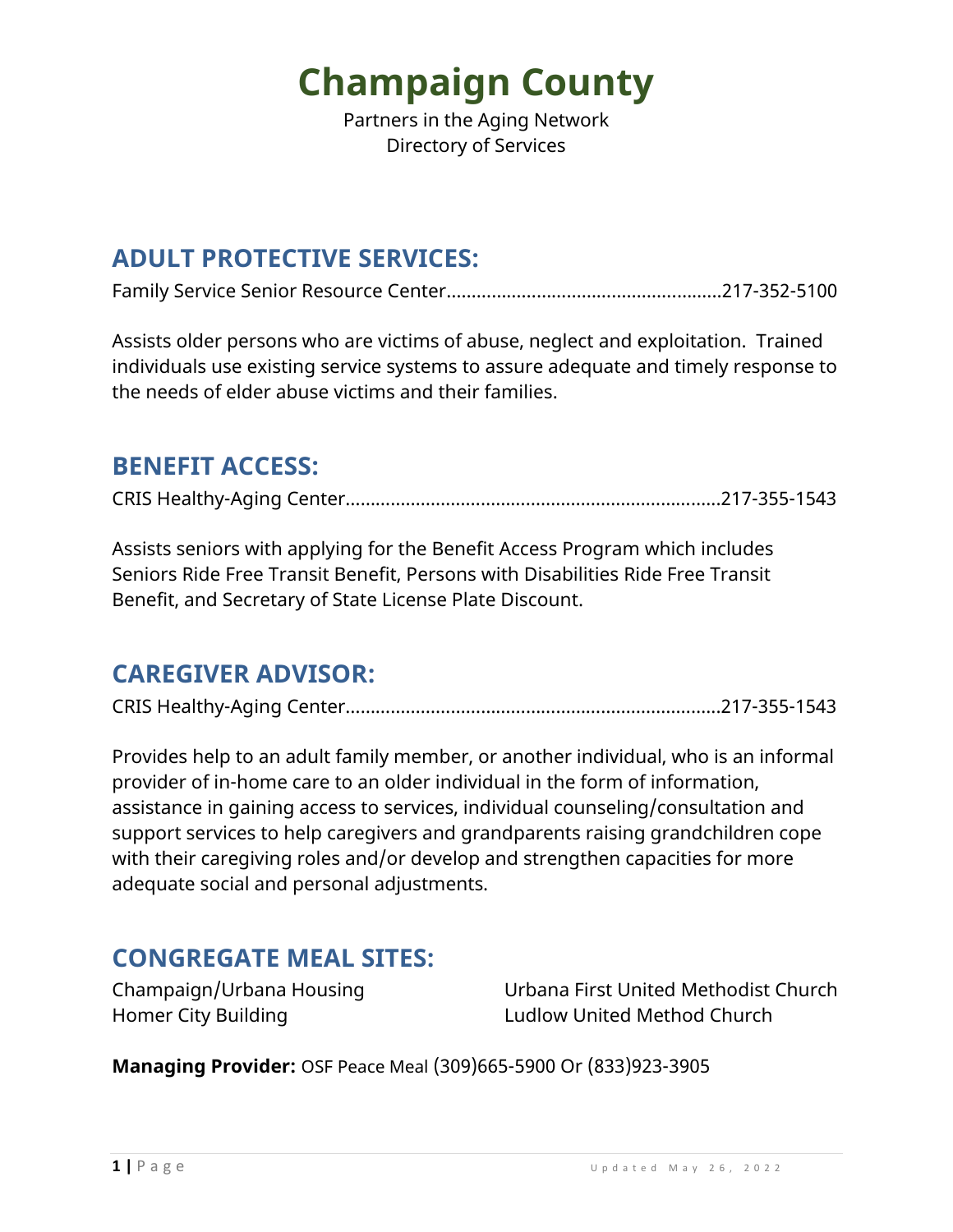Partners in the Aging Network Directory of Services

Nutritious meals served at familiar locations, such as senior centers, to promote health and reduce isolation.

# **COMPREHENSIVE CARE COORDINATION (CCU):**

Care Horizon, Inc…………………………….……………………...217-384-336 Or 1-877-626-7911

If you are in need of services, a Case Manager will come to your home and talk with you and your family about your needs and what services are available to meet those needs. An older person in need of services would first meet with a case manager to discuss what kinds of activities he or she can do on their own, as well as those that would require help. The case manager can then identify services that could help the client continue living in their own home. For instance, an individual may need home-delivered meals or transportation to doctor appointments, help with medications, household chores or bathing. The case manager can help arrange these services in a "package" so that the older person can continue to live independently. The case manager is key to developing a plan of care and linking with other agencies that actually provide the care. Designed to help the older person stay in their home as long as possible.

## **DISABILITY SERVICES:**

\*Not an ECIAAA Funded Service

PACE Center for Independent Living………………………………………………….217-344-5433

Provides assistance to persons with disabilities. Centers for Independent Living are community-based, non-residential non-profit organizations by and for persons with disabilities, that help people with disabilities achieve maximum independence in work, school, housing and every other part of life.

# **HOME DELIVERED MEALS:**

Peace Meal…………………………………………………………...(309)665-5900 Or (833)923-3905

Nutritious meals provided to older persons who are home-bound because of illness, physical or mental impairment or otherwise isolated.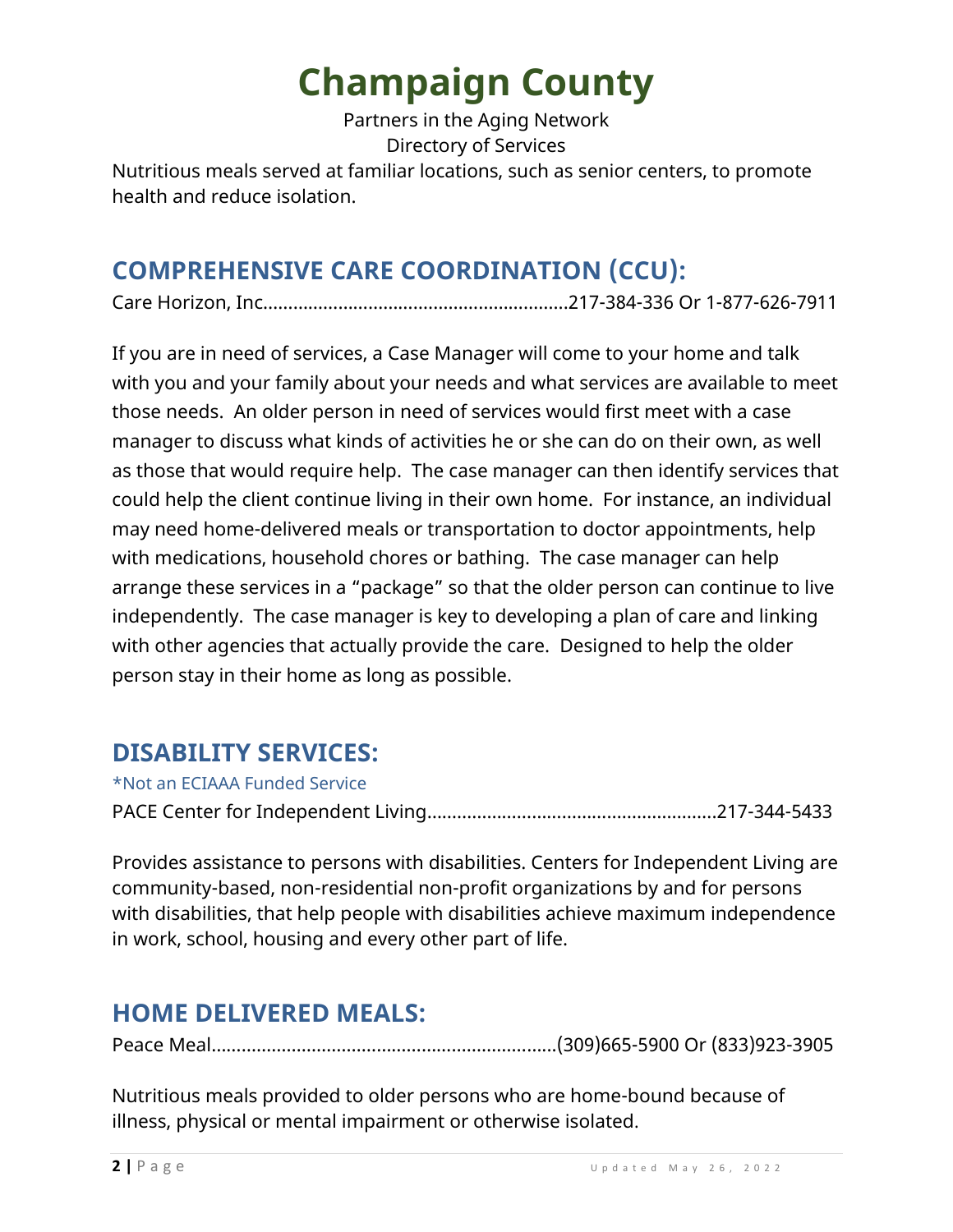Partners in the Aging Network Directory of Services

#### **LEGAL SERVICES:**

Land of Lincoln Legal Assistance……………………………217-356-1351 Or 1-800-747-5523

Advocates for and provides assistance with basic civil needs of an older person. Assistance can be provided to help in cases of elder abuse and neglect, financial exploitation, consumer fraud, landlord/tenant relationships and public benefit programs. Criminal, real estate and damage award cases cannot be handled by legal assistance.

## **LONG-TERM CARE OMBUDSMAN:**

East Central Illinois Area Agency on Aging………………………………………….800-888-4456 **Ryan Gannaway ext. 1227**

Designed to protect the rights and needs of older persons living in a long-term care facility (nursing home). The Ombudsman receives, investigates, and resolves complaints while protecting the resident's privacy.

## **RESPITE SERVICES:**

Care Horizon, Inc….……………………………………………….217-384-3360 Or 1-877-626-7911

Provides temporary, substitute care or supervision of a functionally impaired person. Allows the primary caregiver time away to complete other tasks without disruption of the care of the individual.

# **SENIOR INFORMATION SERVICES/COORDINATED POINT OF ENTRY:**

CRIS Healthy-Aging Center………………………………………………………………...217-355-1543

Provides information to help maintain seniors in the least restrictive environment. Directs callers to agencies that can provide the services they need.